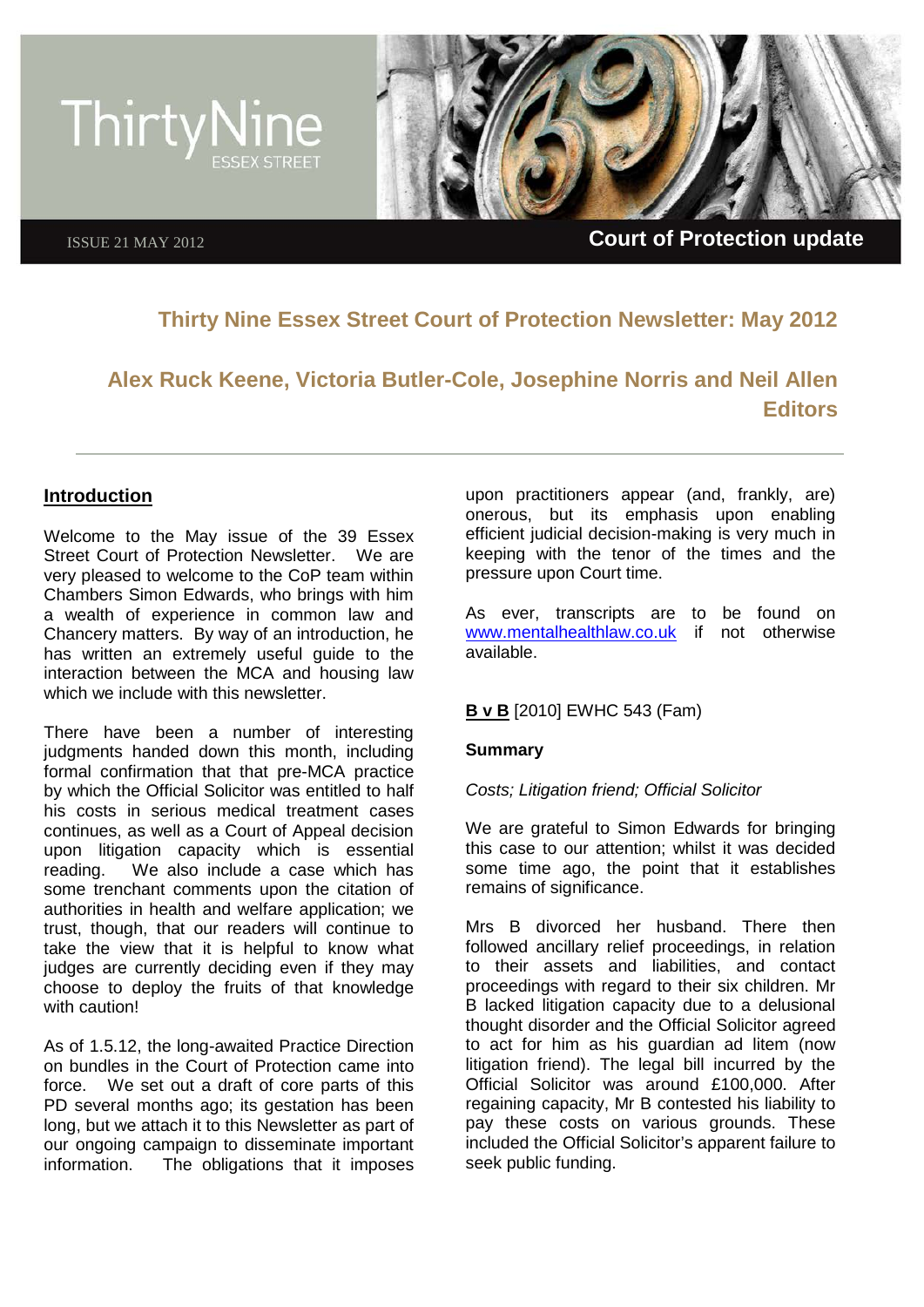

Bennett J held that an application for public funding could not have sensibly been made because of Mr B's hostility and lack of cooperation with the Official Solicitor. The second avenue of funding, namely obtaining from Mr B's assets, would also have been inappropriate because he was still a patient. As a result, all of the litigation costs had to be funded by the Official Solicitor out of public revenue. In the absence of unreasonable conduct, Bennett J. held that the Official Solicitor was entitled to be reimbursed for his costs on an indemnity basis from the person in whose best interests he had acted as guardian ad litem.

# **Comment**

Although these were family proceedings involving the Official Solicitor as guardian ad litem, the principles are equally applicable to litigation friends acting in Court of Protection proceedings. The Court endorsed the view expressed in *Re E (mental health patient)* [1984] 1 All ER 309 at 312, that the main function of litigation friends is to carry on the litigation on behalf of the incapacitated person in their best interests. They must make all the decisions that the person would have made had he been able to. Importantly, litigation friends are not litigants: their functions were described as "essentially vicarious" and they are responsible to the Court for the propriety and the progress of the proceedings.

Insofar as costs are concerned, the Court noted that by acting, litigation friends render themselves personally liable to the other parties for the costs of unsuccessful proceedings. However, they are entitled to be indemnified out of the incapacitated person's estate "if it was proper to institute the proceedings, and they have been conducted with propriety".

<span id="page-1-1"></span><span id="page-1-0"></span>The Court of Protection Rules 2007 contain wide-ranging powers to fund the Official Solicitor's costs. Rule 163 provides, inter alia, that they "shall be paid by such persons or out of such funds as the court may direct". Funding the litigation friend of last resort is becoming increasingly important. Given the incapacity of the litigant, it raises access to justice issues which bear upon Article 6 ECHR. This case shows that where the Court requests the Official Solicitor to act as litigation friend for a person lacking litigation capacity and the Official Solicitor accepts the appointment, that person will be liable for the Official Solicitor's costs even if he objects to the appointment so long as the Official Solicitor acts properly.

### **LB Haringey v FG & Ors (No.1)** [2011] EWHC  $3932 (COP)^1$  $3932 (COP)^1$

*Mental capacity – Contact – Education – Litigation – Residence – Tenancy Agreements – Practice and Procedure*

### **Summary**

Proceedings were brought by the LB Haringey regarding the welfare of a young woman, HG. As a preliminary issue, Hedley J had to decide whether HG had the capacity to litigate, and also whether she had the capacity to decide where she should live; where she should be educated,; decide on the extent of the contact and relationship she should have with her natural family; to deal with her financial affairs, and to enter into what was described as a tenancy agreement. $2$  Hedley J conducted a detailed analysis of the evidence as it related to HG's capacity in each of these domains, and concluded that she lacked capacity in each regard. For present purposes, perhaps of most significance is what he then said by way of conclusion at paragraph 21, where he noted by of a final comment:

"*I have been referred to the decision of Mr Justice Baker in PH v A Local Authority [2011] EWHC 1704 (Family). This is a considered decision on capacity, and one that is undoubtedly helpful, particularly in relation to its analysis of the law between* 

We are very grateful to Bryan McGuire QC, of Cornerstone Chambers, for bringing these two cases to our attention.

<sup>&</sup>lt;sup>2</sup> It would appear that Hedley J had some considerable doubts as to whether the agreement in question was in fact a tenancy agreement, but it made no difference as he concluded that HG lacked the capacity to enter into any form of legal relationship (paragraph 20).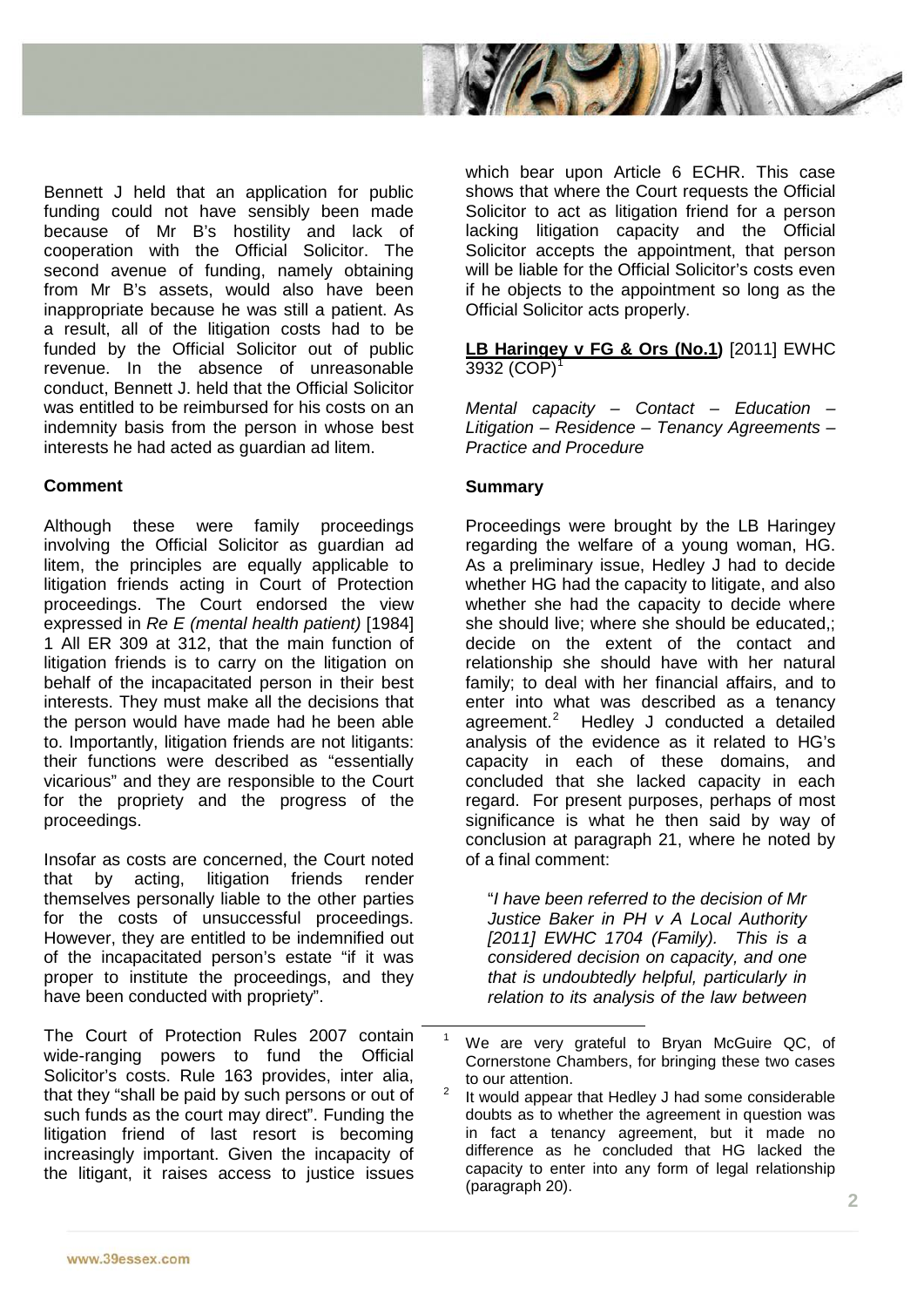

*paragraphs 13 and 16. I have deliberately not referred to it in this judgment, not because it is unhelpful or because I disagree with it, but because it seems to me that unless and until there is any binding authority available, courts may be safest in an approach to this case by ascertaining the facts, applying the statutory principles and reasoning a conclusion from that, and treating each case as one to be decided on its own facts. I say that so as to avoid a multiplicity of first instance judgments being cited as a matter of course in these cases. It may be that parties and advisors and those who have to operate this system will find the individual expressions of judges helpful, but debates in proceedings about saying the same thing in many different ways does not seem to me helpful, particularly, where, as here, no doubt increasingly so in the future, the question of capacity will be determined summarily as a preliminary issue prior to the determination of welfare which is probably, in most of these cases, what is going to be upper most in the minds of all those who engage in them.*"

### **Comment**

Whilst we do not set out here the detail of Hedley J's assessment of HG's capacity to take the decisions in question, they stand (a little ironically, given his comments in paragraph 21) as a model of the exercise which we would commend to our readers.

His comments at paragraph 21 chime with those that he has subsequently made in *A Local Authority v H* [2012] EWHC 49 (COP), [3](#page-2-0) in which he expressly decided to return to first principles in considering the question of whether H had the capacity to consent to sexual relations, only turning to previous first-instance authorities in essence by way of a cross-check. They also stand as a salutary reminder against overburdening already groaning Court bundles with authorities in circumstances, where, as the President reminded us in *RT v LT and Anor* 

[2010] EWHC 1910; [2010] COPLR Con Vol 1061, "*what we now have is the Act (as amended) and the essential judicial task is to apply the plain words of the statute to the facts of the case before the court.*" [4](#page-2-1)

### **LB Haringey v FG & Ors (No.2)** [2011] EWHC 3933 (COP)

*Best interests – residence – contact* 

### **Summary and comment**

Having determined that the relevant individual, HG, lacked the capacity to litigate and take relevant decisions as a preliminary issue in *LB Haringey v FG & Ors (No.1)*, [5](#page-2-0) Hedley J went on to make a series of decisions as to what lay in her best interests, in particular whether she should continue to be accommodated by the local authority or to return home to live with her mother. With no disrespect to Hedley J or, indeed, to HG, there are no features in his judgment which call for specific comment save perhaps, two, namely:

- (a) as with *B v M* [2010] EWHC 3802 (Fam) [2010] COPLR Con Vol 247, this was a case which had started out as proceedings under the Children Act 1989 but were then transferred to continue under the MCA 2005 given HG's age;
- (b) Hedley J met HG before evidence was given, meeting with her in the company of the solicitor instructed by the Official Solicitor and the Official Solicitor's representative, and reporting in open court the conversation he had had with her. Hedley J did not given any specific reason for having taken this step, but it is one that in our respectful submission is one that could fruitfully be adopted in many more cases where the nature of P's particular disability allows.

<span id="page-2-1"></span><span id="page-2-0"></span> <sup>3</sup> Covered in our February 2012 newsletter.

 <sup>4</sup> Paragraph 49, although the President rejected the submission in that case that all the pre-Act iurisprudence was irrelevant. The case was jurisprudence was irrelevant. discussed in our very first newsletter in August 2010.  $5$  [2011] EWHC 3932 (COP).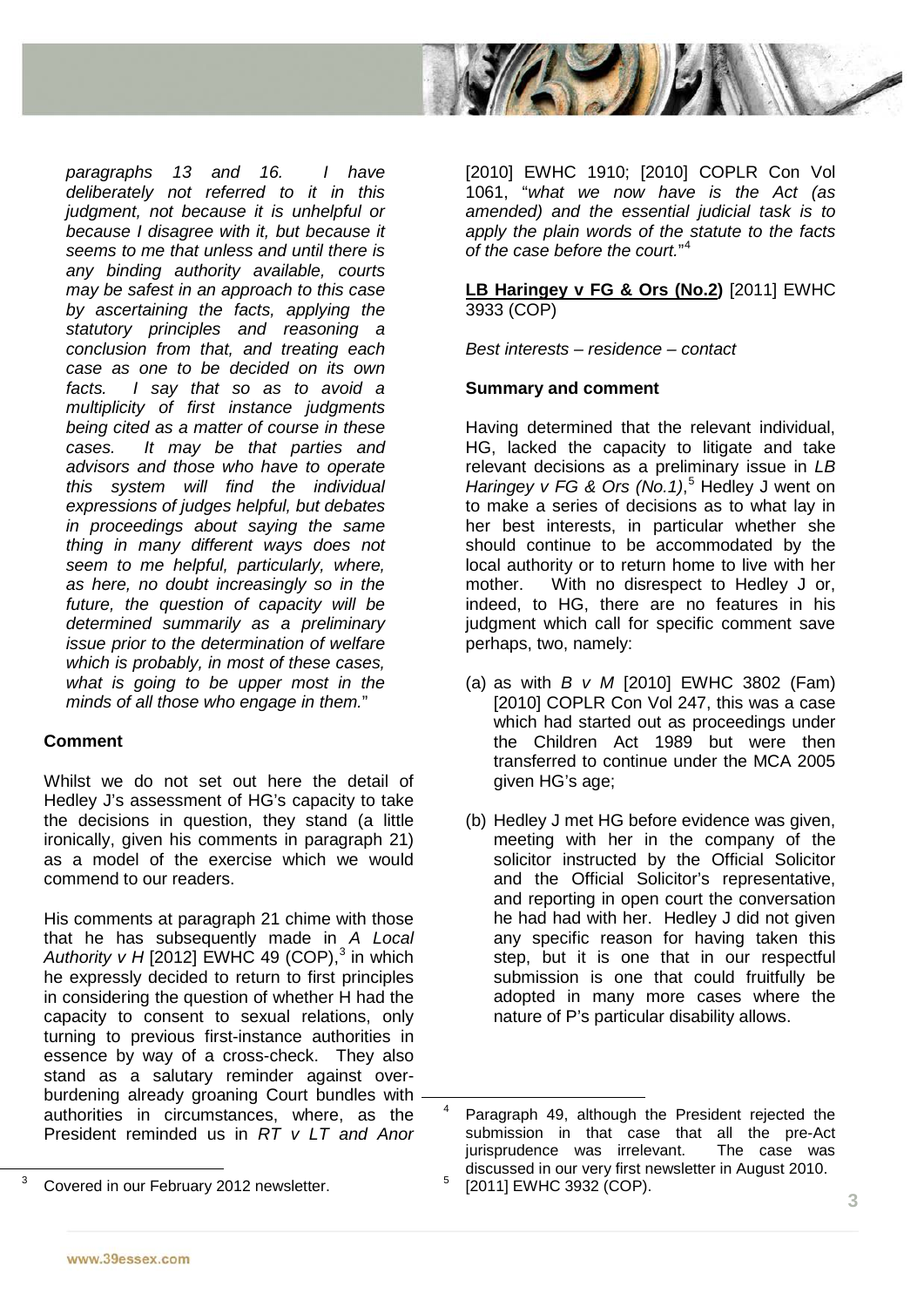

# **Dunhill v Burgin** [2012] EWCA Civ 397

*Litigation capacity; Compromise agreement*

### **Summary**

We covered the first instance decision $6$  in this case in our March 2011 newsletter. The Claimant sought to have a compromise agreement into which she had entered declared void due to her having lacked litigation capacity at the time it was agreed. The Claimant had suffered a brain injury in a car accident and had instructed solicitors to bring a claim for personal injury. The claim was settled for £12,500 on the first day of trial, but it had subsequently transpired that if properly pleaded, the claim would have been worth at least £790,000, and possibly as much as several million pounds.

At first instance, the Court held that the Claimant had not lacked capacity at the time the consent order was agreed, and had been given a sufficiently clear explanation of the terms of the order, which she had understood. Silber J made it clear that he reached his decision by asking himself whether the Claimant had had capacity to enter into the consent agreement, rather than whether she had the capacity to conduct the proceedings as a whole.

The Claimant appealed. The Court of Appeal allowed her appeal. Giving the sole reasoned judgment (with which Lewison LJ and Sir Mark Potter agreed), Ward LJ noted<sup>[7](#page-3-1)</sup> that the case raised the same broad issue as in the pre-MCA cases of *Masterman-Lister[8](#page-3-2)* , and *Bailey*, [9](#page-3-3) namely whether a previous compromise/order could be set aside for want of capacity. Those cases had established that the proper question is whether the individual in question "*ha*[s] *the necessary capacity to conduct the proceedings or, to put it*  another way, to litigate."<sup>10</sup> In the circumstances, Ward LJ considered that Silber J had fallen into error because he had approached matters too narrowly by treating the relevant transaction as

the actual compromise negotiated outside court which led to the consent order in question because:

"[s]*ince the compromise* [was] *not a selfcontained transaction but inseparably part and parcel of the proceedings as a whole, the question is not the narrow one of whether* [the Claimant] *had capacity to enter into that compromise but the broad one whether she had the capacity to conduct the proceedings*."[11](#page-3-4)

In the circumstances, Ward LJ had no hesitation in concluding (at paragraph 29) that:

*"*[w]*ith proper advice (proper explanation being a part of Chadwick LJ's test in [75] of his judgment [in Masterman-Lister] this claim would never have been advanced for the limited sums pleaded. Since capacity to conduct proceedings includes, per Arden LJ at [126] [of Bailey], the capacity to give proper instructions for and to approve the particulars of claim, the claimant lacked that capacity. For her to have capacity to approve a compromise she needed to know, again per Arden LJ at [126], what she was giving up and, as is conceded, she did not have the faintest idea that she was giving up a minor fortune without which her mental disabilities were likely to increase. If the litigation had been conducted properly, it would have been conducted differently. Given that scale of award and the claimant's limited understanding of the implications arising from a claim of that size, a litigation friend should and would have been appointed for her if not when the proceedings commenced, as I believe should have been the case, then at least certainly when the compromise was under discussion. Had she been recognised to be a patient, the compromise she in fact entered into would never have been approved by the court."*

 $11$  Ibid.

<span id="page-3-0"></span>

<span id="page-3-1"></span>

<span id="page-3-2"></span>

<sup>&</sup>lt;sup>6</sup> [2011] EWHC 464 (QB).<br><sup>7</sup> Paragraph 22.<br><sup>8</sup> *Masterman-Lister v Brutton & Co* [2003] 1 WLR 1511.<br><sup>9</sup> *Bailev v Warren* [2006] EWCA Civ 51.

<span id="page-3-4"></span><span id="page-3-3"></span><sup>10</sup> Paragraph 24.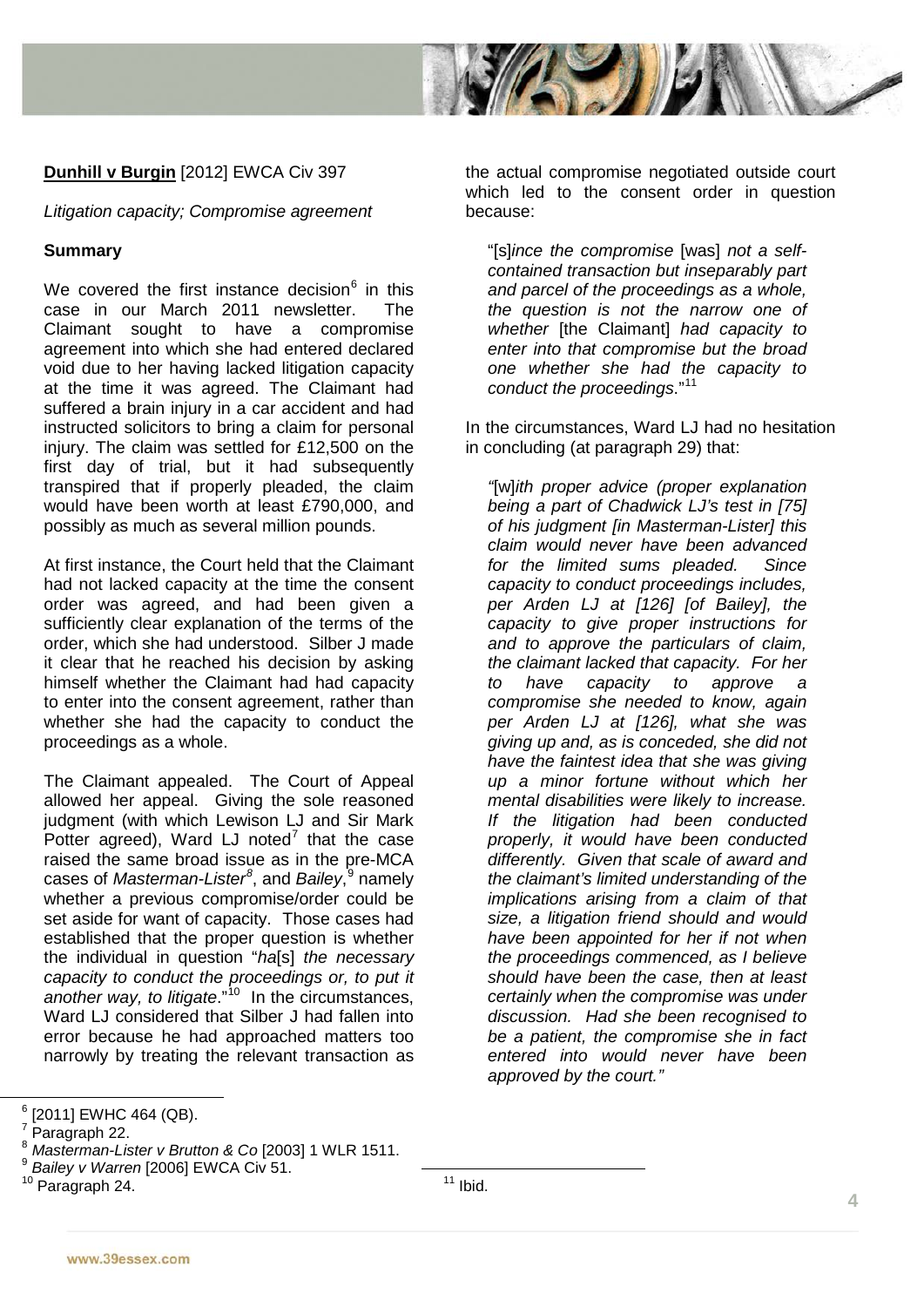

#### **Comment**

Whilst (as Silber J noted) the injustice that the Claimant undoubtedly suffered as a result of the entry into the compromise agreement could have been remedied, at least in part, by the bringing of an action for professional negligence against the Claimant's former advisers, the robust approach adopted by the Court of Appeal provided a very much more direct route to setting matters aright.

More broadly, this case is a useful  $-$  if unsurprising – ringing endorsement of the continuing relevance of the principles established in *Masterman-Lister* and *Bailey* regarding the determination of litigation capacity. The case also stands as an interesting example of how it is possible to fall into error when assessing capacity not just by defining the relevant issue too broadly, but also by defining it too narrowly.

**D v JC & Others** Case No. 11757467 (Senior Judge Lush, 26 March 2012)

#### **Summary**

This case concerned an application for an Order authorising the execution of a new statutory will for JC.

JC was born in 1922 and has an estate worth approximately £3.5 million. He has mixed dementia. In 2010, JG was appointed as JC's deputy following an application by Reading Borough Council. JC did not have testamentary capacity.

JC has four biological children, A, B, C and D. Two of the children, B and C were born in wedlock but had limited contact with JC. JC disputed his paternity of A (and always has done) but tests authorised by the Court in 2011 confirmed JC is A's biological father. D, the sister of B and C was put up for adoption at birth and has never met or had contact with JC.

<span id="page-4-1"></span><span id="page-4-0"></span>In August 2010, the Court authorised JC's deputy to execute a statutory will on JC's behalf<sup>12</sup> leaving £50,000 to the Jehovah's Witnesses and <sub>13</sub> the remainder to be divided in three equal parts

between A, B and C. Following the execution of the statutory will, B produced an earlier will dated December 2008 which named B, C and B's daughter Q as beneficiaries. JC subsequently indicated that this did not represent his wishes (although the expert evidence reiterated that he did not have testamentary capacity at the time this was asserted).

In January 2011, the Court authorised a further statutory will in favour of A, B and C in the event that paternity tests concluded A was JC's son. D subsequently challenged this on the grounds that the will should make provision for her, notwithstanding that she had been adopted. D acknowledged that she had no right as a matter of law to a share of JC's estate in the event he died intestate, but asserted what was essentially a moral claim to be recognised in his will on the basis that her birth was the result of the violent rape of her mother and that JC had not had a relationship with his other children either. A contested D's application. The Official Solicitor and the Deputy contended that D did not have a valid claim in law (whereas the other biological children did).

Senior Judge Lush considered the law concerning the authority of a judge to authorise a statutory will and at paragraph 48 noted that it had been easier for a judge prior to the entry in to force of the MCA 2005. He held that the decisions in *Re P*[12](#page-4-0) and *Re M[13](#page-4-1)* indicated that it is no longer good law for a judge to simply substitute his judgment; rather, the judge must act in P's best interests. Senior Judge Lush went on to state (at paragraph 51) that when adjudicating on a statutory will application the judge must have regard to:

- a. the check list of factors for best interests' decisions;
- b. the possible application of the "balance sheet" approach as set out by Lewison J in *Re P*; and

 <sup>12</sup> *Re P* [2009] EWHC 163 (Ch) [2009] COPLR Con Vol 906.

<sup>13</sup> *Re M* [2009] EWHC 2525 (Fam) [2009] COPLR Con Vol 828.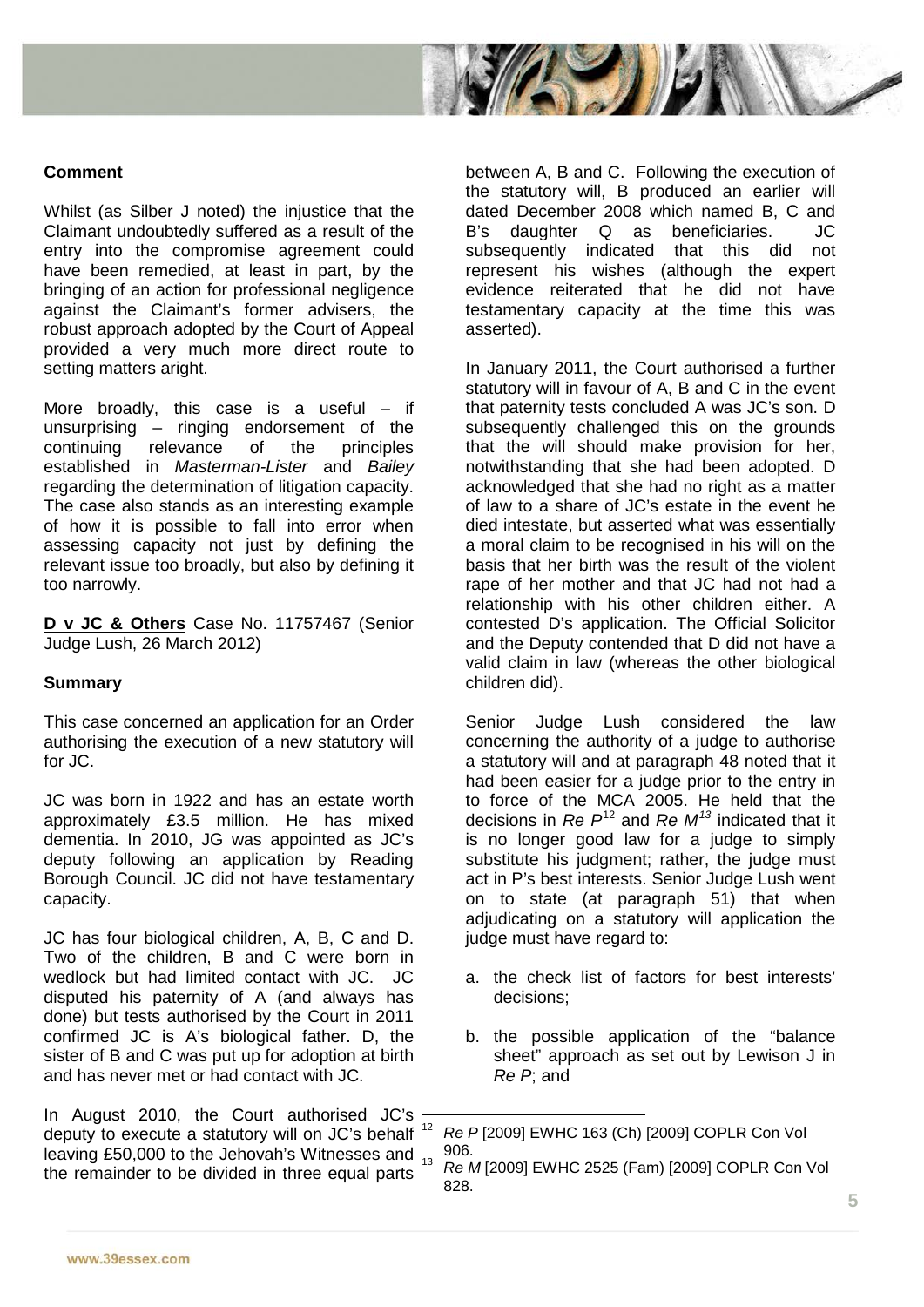

c. the jurisprudence on applications of this nature.

At paragraph 53, Senior Judge Lush expressed doubts as to the efficacy of the balance sheet approach in the context of these proceedings because of the difficulty of identifying factors of actual benefit, counterbalancing dis-benefits, risks of possibility of loss or possibilities of gain, all of which were expressions used in the *Re A*  case in which the balance sheet was first advocated. He did, though, note that there will usually be at least one factor of magnetic importance to assist the judge in reaching in this decision.

At paragraph 54, Senior Judge Lush expressed doubt as to whether the idea of being remembered for doing the right thing (a factor identified as of importance in *Re P* and *Re M*) was of any assistance in the case before him, because of JC's "appalling track record," of spending a lifetime doing entirely the wrong thing in his relationships with others. At paragraph 55, he expressed his conclusion that, if JC had had testamentary capacity, he would have chosen to die intestate which was the effect that the existing statutory will sought to achieve.

At paragraph 58, having examined (insofar as he was able) JC's past and present wishes and feelings, Senior Judge Lush noted that the case presented a combination of best interests and substituted judgment: JC would have chosen to die intestate but it was in his best interests that the will was made in order to appoint independent executors familiar with the background who could provide continuity in the administration of his estate before and after his death.

Given that by operation of law, in the event that JC were to have died intestate, there would have been no provision for D and further, and given that there had been no interaction at all between JC and D (a factor of "magnetic importance"), he dismissed D's application. He allowed A's application to determine what should happen to his share of the estate in the event that he predeceases JC and extended that to B and C.

#### **Comment**

This is an extreme case on the facts. It is, however, of some interest for Senior Judge Lush's scepticism of the value of the balance sheet exercise in statutory will cases, and also a case in which there would have been a clearly different outcome based upon substituted judgment to that which prevailed under the best interests test enshrined in s.1 and 4 MCA 2005.

**An NHS Trust v D** [2012] EWHC 885 (COP) and [2012] EWHC 886 (COP)

### **Summary**

This case concerned an application for a declaration that it was in D's best interests to have life-sustaining medical treatment, in the form of artificial nutrition and hydration, withdrawn. D had fallen into a vegetative state following surgery during which he suffered a cardiac arrest and associated hypoxia. Prior to the surgery, he had given his sister-in-law G a signed letter which said:

*"To whom it may concern: I authorise* [and then G's name and address] *to act on my behalf in the event of me being unable to make decisions for whatever reason. In particular, I authorise the above to liaise with the medical profession in making decisions regarding any further medical treatment. More specifically, I refuse any medical treatment of an invasive nature (including but not restrictive to placing a feeding tube in my stomach) if said procedure is only for the purpose of extending a reduced quality of life. By reduced quality of life, I mean one where my life would be one of a significantly reduced quality, with little or no hope of any meaningful recovery, where I would be in a nursing home/care home with little or no independence. Similarly, I would not want to be resuscitated if only to lead to a significantly reduced quality of life."*

Unfortunately, D had not been aware of the provisions in the Mental Capacity Act 2005 relating to advance decisions to refuse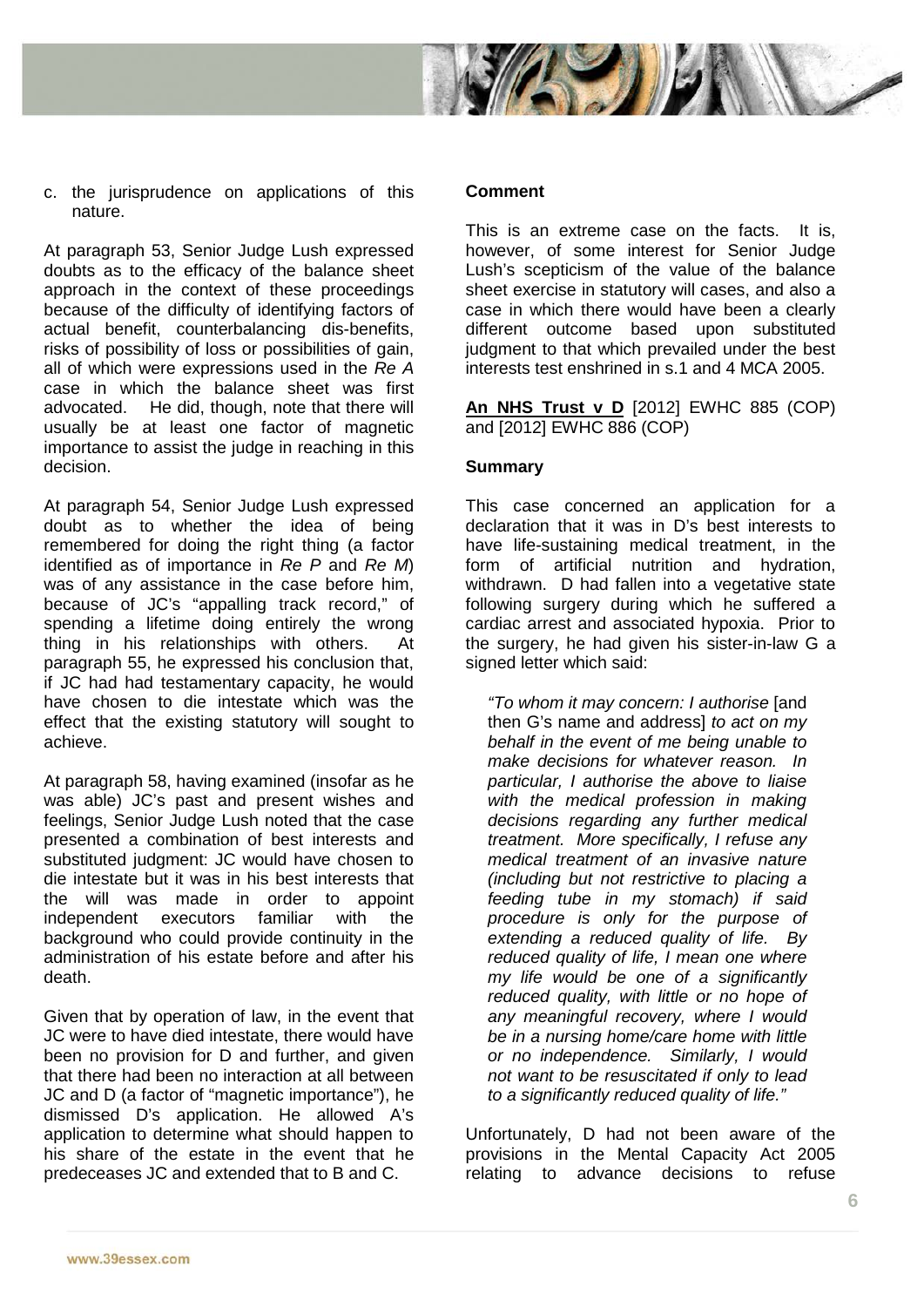

treatment, and in particular the requirement that an advance decision to refuse life-sustaining treatment must be witnessed (s.25 MCA 2005). The letter was therefore not binding, and the court's assessment of D's best interests was required.

As the diagnosis of permanent vegetative state had been confirmed, the court's conclusion that it was in D's best interests for artificial nutrition and hydration was inevitable, following the House of Lords' decision in Airedale NHS Trust v Bland [1993] 1 AC 789 which held that continued futile medical treatment for a patient in a vegetative state was not in the patient's best interests. However, the judge commented that "*had there been anything to put in the balance against the other evidence, D's wishes would have carried very great weight with me. He was a very private man before his incapacity, who would have been horrified at the prospect of being kept alive in this condition, with the total loss of privacy that his dependency entails*."

The court was also asked to determine whether the pre-MA 2005 convention under which NHS bodies bringing applications for withdrawal of treatment were required, as a starting point, to pay 50% of the costs of the Official Solicitor. In the second judgment, the judge held at paragraph 15 that the MCA 2005 and the Court of Protection Rules had not changed the earlier position, continuing:

"*I accept that to exercise discretion in this way in effect displaces the 'general rule' in cases in which the Official Solicitor acts, but the pragmatic basis for this compromise is as strong now as it ever was. To disturb long-standing practice would introduce uncertainty into every case, and foster costs arguments between public bodies. It would make it very difficult for public bodies to budget in individual cases and for the Official Solicitor to budget generally.*"

However, the judge commented[14](#page-6-0) that "*there is much to be said for a rationalisation of the underlying arrangements, with the Official* 

*Solicitor's budget being set in such a way that he does not depend upon the recovery of costs from other public bodies. That, however, requires a change by Government to the financial rules of the game. It is not a change that can be brought about by decisions of individual referees*." [15](#page-6-1)

### **Comment**

The pain and distress caused to D's family by the failure of his advance decision to comply with the requirements of the MCA 2005, and the subsequent court proceedings, cannot be underestimated. D's clear wishes were known, but the treating clinicians were unable to act on them for some 9 months while the court process took place. The case is a reminder of the importance of increasing public awareness about the statutory requirements for advance decisions, as well as for its related decision on costs which clarifies that the existing practice of sharing the Official Solicitor's costs across the public bodies involved in medical treatment cases will continue, unless and until the Government provides full funding to the Official Solicitor to carry out his duties.

### **Verlander v Rahman** [2012] EWHC 1026 (QB)

*Mental capacity – finance* 

### **Summary**

We make brief note of this quantum-only personal injury judgment for the approach adopted by Sir Robert Nelson (sitting as a High Court Judge) to the question of whether the Claimant (who had been moderately brain injured when struck by a car) had the capacity to manage her property and affairs.<sup>16</sup>

The main factor pointing towards the Claimant's incapacity in this regard was her impulsivity, which had led her to spend substantial sums (including a significant portion of a sum paid to her by way of interim payment) upon gambling

<sup>&</sup>lt;sup>15</sup> Paragraph 15 of the judgment.<br><sup>16</sup> Her application for a litigation friend had previously been dismissed by the High Court in February 2011 (see paragraph 24 of the judgment).

<span id="page-6-2"></span><span id="page-6-1"></span><span id="page-6-0"></span><sup>&</sup>lt;sup>14</sup> Paragraph 17.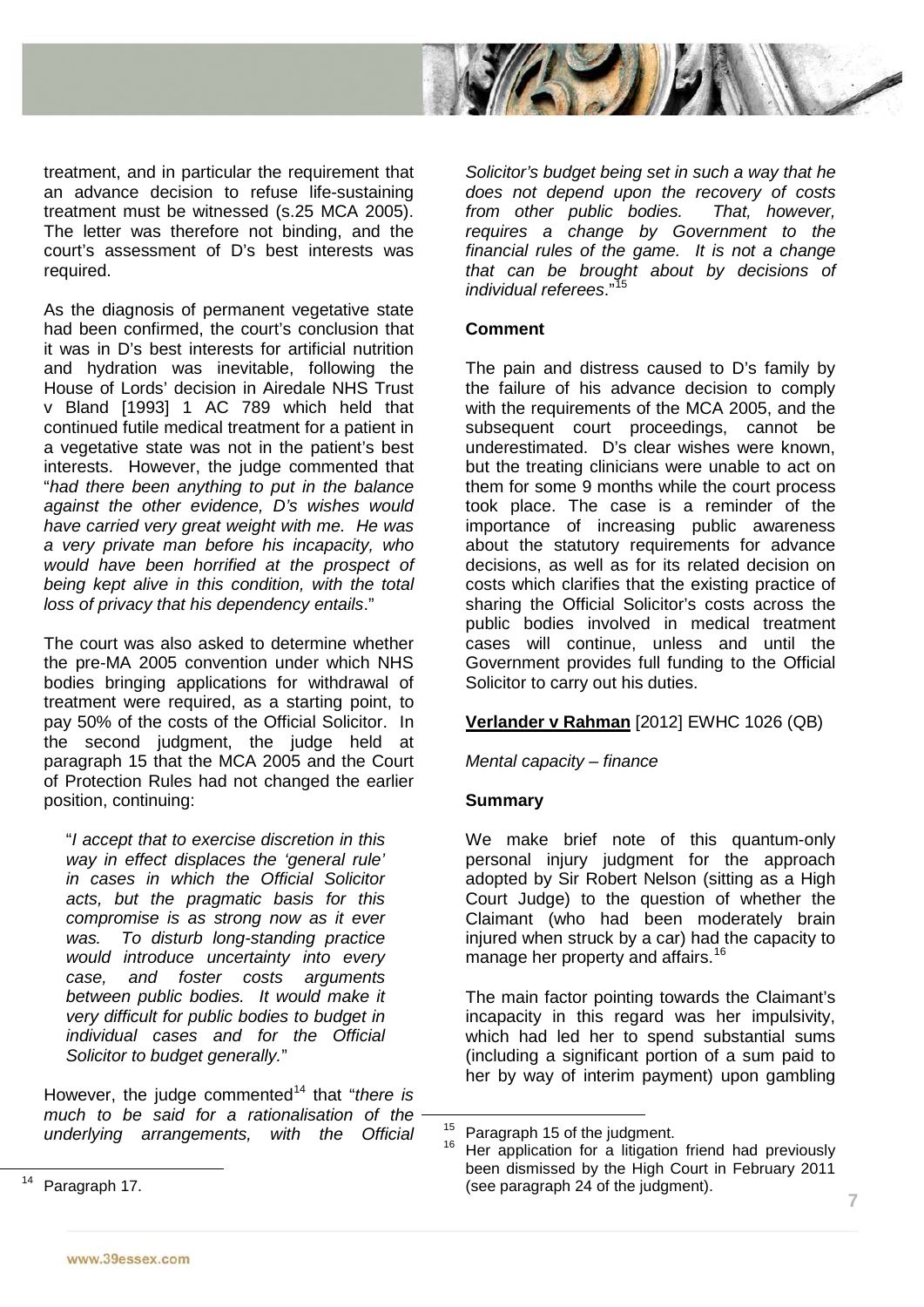

and online gaming before her mother took control of her daughter's finances and provided her with limited sums of pocket money.

The experts instructed on behalf of the two parties agreed that the Claimant's impulsivity was the potential cause of her inability to weigh properly the necessary information in order to make a decision. However, whilst the Defendant's consultant neuropsychiatric expert accepted in evidence that if the Claimant were to be given access to her bank account into which her pension money was paid, and then provided with her cash card there was a substantial risk that she would spend the money inappropriately, he nevertheless expressed the view<sup>[17](#page-7-0)</sup> that the Claimant did have financial capacity and that a Trust should be put in place in order to protect her from herself.

Sir Robert Nelson concluded, however, that it could not properly be said that the Claimant was at the date of the hearing managing her own money. She was only doing that, and making decisions in relation to it, with the substantial assistance of her mother. He noted that, even if it were to be the case that she participated in the decision to pay individual bills and then carried that out and obtained the receipts, $18$  the guiding person in making the decision was her mother. Sir Robert Nelson accepted the Defendant's submission that it would be possible for the Claimant's mother to exercise yet further control over the situation by advising the Claimant to make payments by direct debit, by obtaining copies of the bank statements herself, and by becoming a co-signatory. However, the judge noted that the difficulty remained that the Claimant had demonstrated an inability to take appropriate care of her money, and along with noting the evidence of the experts found it to be "telling"[19](#page-7-2) that she had given evidence that she would probably "blow" the cash were she to have access to it by herself without the constraints of the system set in place by her mother for collecting and delivering her pension, are telling. At paragraph 95, Sir Robert Nelson therefore concluded that the Claimant, as at the

<span id="page-7-2"></span>

time of delivering judgment, did not have financial capacity because she was unable to weigh the necessary information as part of the process of making a decision and, were she to have access to substantial funds through an award of the court there was a serious risk that she would spend large amounts of it inappropriately without others necessarily knowing what she had in fact done. Sir Robert Nelson did not consider that a trust would provide adequate protection for the Claimant in such circumstances and, accepted the point made by the Claimant's counsel that if the trust' only purpose was to stop inappropriate spending then it suggested financial incapacity.

At paragraph 96, Sir Robert Nelson concluded on this point that:

"*96. I emphasise however that whilst I have firmly in mind that impulsivity may remain, it is not inconceivable that the Claimant's condition in the years to come may demonstrate that she has in fact gained financial capacity. I am not prepared to make any ruling, even if I were able to do so at this stage, which finds that the Claimant is permanently incapable of managing her own property or affairs. It would be perfectly reasonable for the Court of Protection itself to reconsider her situation some time after two years following the conclusion of the litigation. If the decision then was that at that time she had financial capacity, consideration could be given as to whether a Trust ought to be set up to provide guidance and assistance in the management of her money.*"

### **Comment**

Whilst elements of the deliberation summarised above would on one view seem to conflate the wisdom of the decisions taken by the Claimant regarding her finances and the question of whether they were made with capacity, the end result (on the evidence as summarised in the judgment) would seem to be unimpeachable. The judgment is also of note for the ringing endorsement of the possibility of recovery from incapacity; whilst we have some reservations as

<span id="page-7-1"></span><span id="page-7-0"></span><sup>&</sup>lt;sup>17</sup> Paragraph 93.<br><sup>18</sup> Which appeared to be the case: paragraph 89.<br><sup>19</sup> Paragraph 94.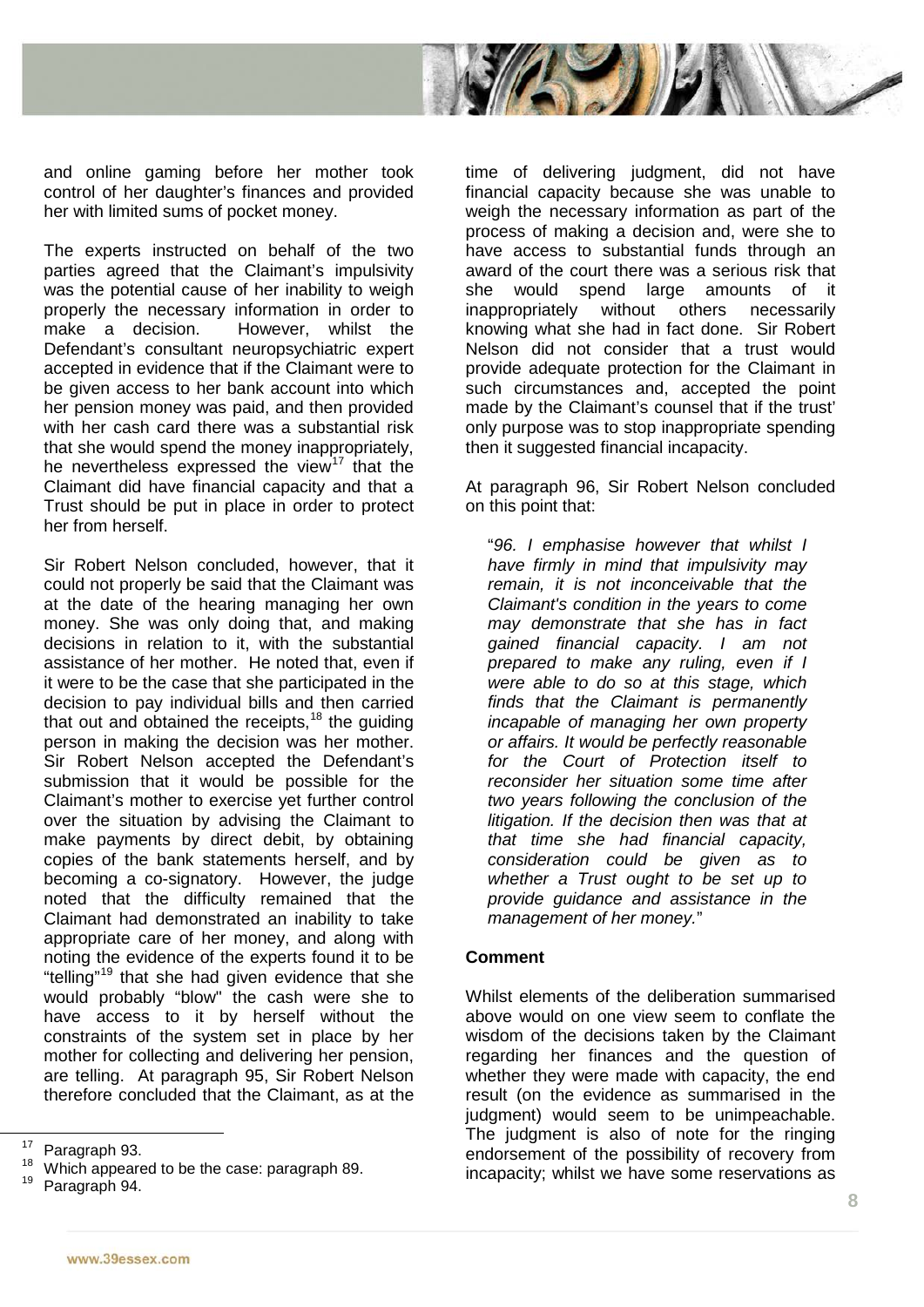

to whether a judge sitting in the Queen's Bench Division has the power to direct the Court of Protection to review the Claimant's capacity,<sup>[20](#page-8-0)</sup> one would anticipate that Sir Robert's exhortation would be incorporated into the consequential order that one would anticipate seeing in that latter Court for the management of the Claimant's property and affairs.

### **COP Cases Online**

Unfortunately, the sheer volume of cases which will be included in our online database of COP cases has temporarily defeated us; but we are confident that it will be live as of the start of June 2012, so watch this space for a further announcement.

**Our next update should be out at the start of June 2012, unless any major decisions are handed down before then which merit urgent Please email us with any judgments and/or other items which you would like to be included: full credit is always given.** 

> Alex Ruck Keene [alex.ruckkeene@39essex.com](mailto:alex.ruckkeene@39essex.com)

> > Victoria Butler -Cole [vb@39essex.com](mailto:vb@39essex.com)

Josephine Norris [Josephine.Norris@39essex.com](mailto:Josephine.Norris@39essex.com)

> Neil Allen [Neil.allen@39essex.com](mailto:Neil.allen@39essex.com)

<span id="page-8-0"></span> $20$  As it seems that he sought to do at paragraph 97 of the judgment.